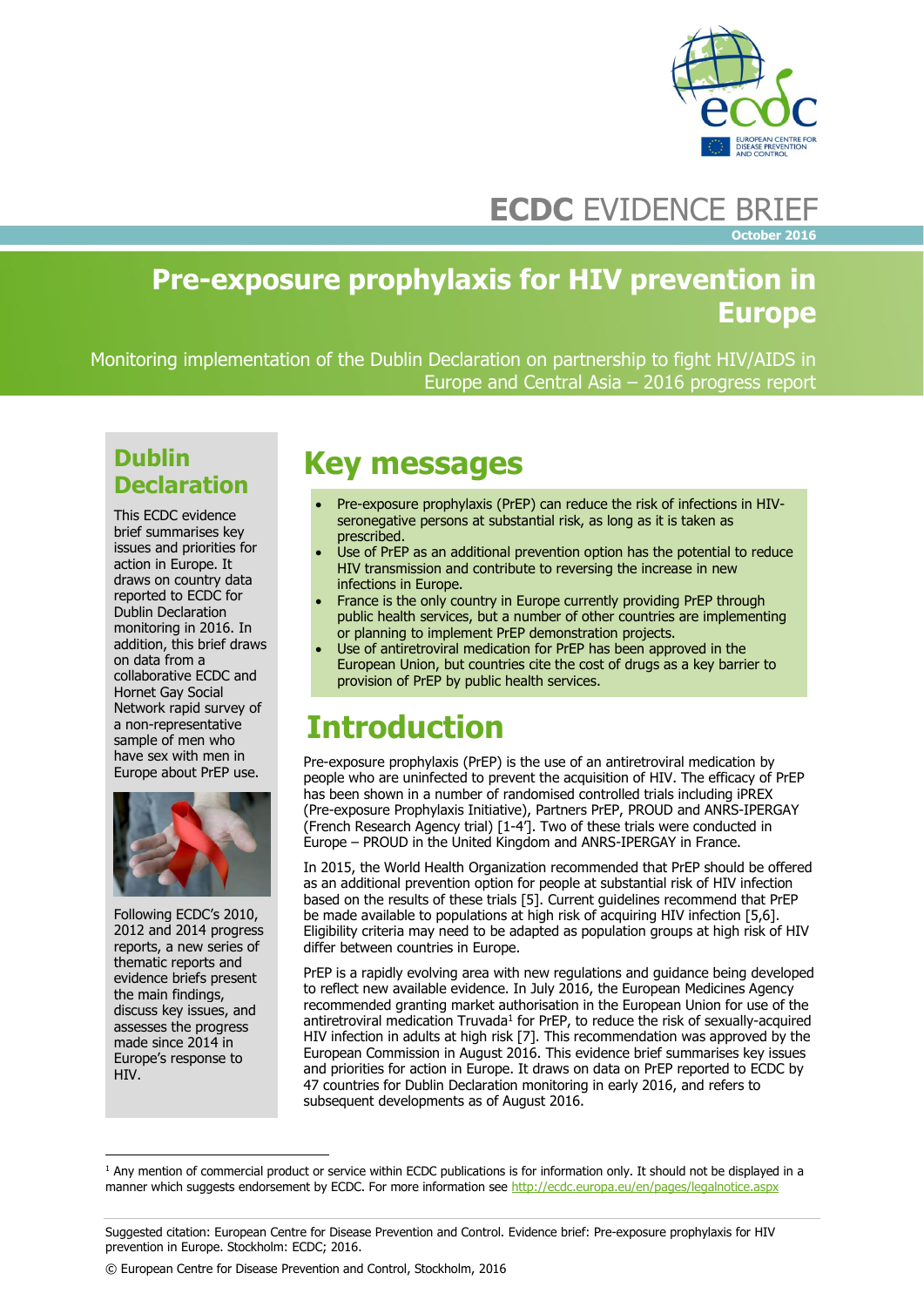# **What is the status of PrEP in Europe?**

Only one country provides PrEP through its public health service. In France, the National Agency for Drug Safety has authorised a Recommendation for Temporary Use (RTU) of Truvada for PrEP for three years, which can be renewed for a further three years before a final decision is taken. Under the RTU, which took effect in January 2016, use of Truvada for PrEP is fully covered by the national health insurance system. As of July 2016, 1 077 people were reported to be receiving PrEP through the public health system, with 90 clinics offering PrEP assessment and prescription, and civil society organisations playing an important role in supporting PrEP use. However, the number is likely to be higher as some clinics do not report data.

PrEP demonstration projects are completed in one country and ongoing in three countries. The demonstration project in the United Kingdom, which targeted men who have sex with men at high risk of HIV, has ended, but a decision has yet to be made about how PrEP provision through the public health system will be funded. There are ongoing demonstration projects in Belgium, Italy and the Netherlands, all of which are being implemented in healthcare settings. The target populations are men who have sex with men at high risk of HIV in Belgium, men who have sex with men and transgender people at high risk of HIV in the Netherlands, and sero-discordant heterosexual couples in Italy.

In Europe and Central Asia, PrEP demonstration projects are planned in a further 15 countries. These countries are Azerbaijan, Croatia, Denmark, Georgia, Greece, Ireland, Israel, Luxembourg, Malta, Norway, Romania, Portugal, Spain, Sweden and Ukraine. Most of these planned demonstration projects will target men who have sex with men who are at high risk of HIV, and will be implemented in healthcare settings. Denmark is planning demonstration project implementation in a community setting and Ireland is planning one through a joint healthcare and community setting partnership. Ireland, Romania and Ukraine report that national policy and clinical guidelines for PrEP are under development.



#### **Figure 1. Status of PrEP implementation in Europe and Central Asia as of August 2016**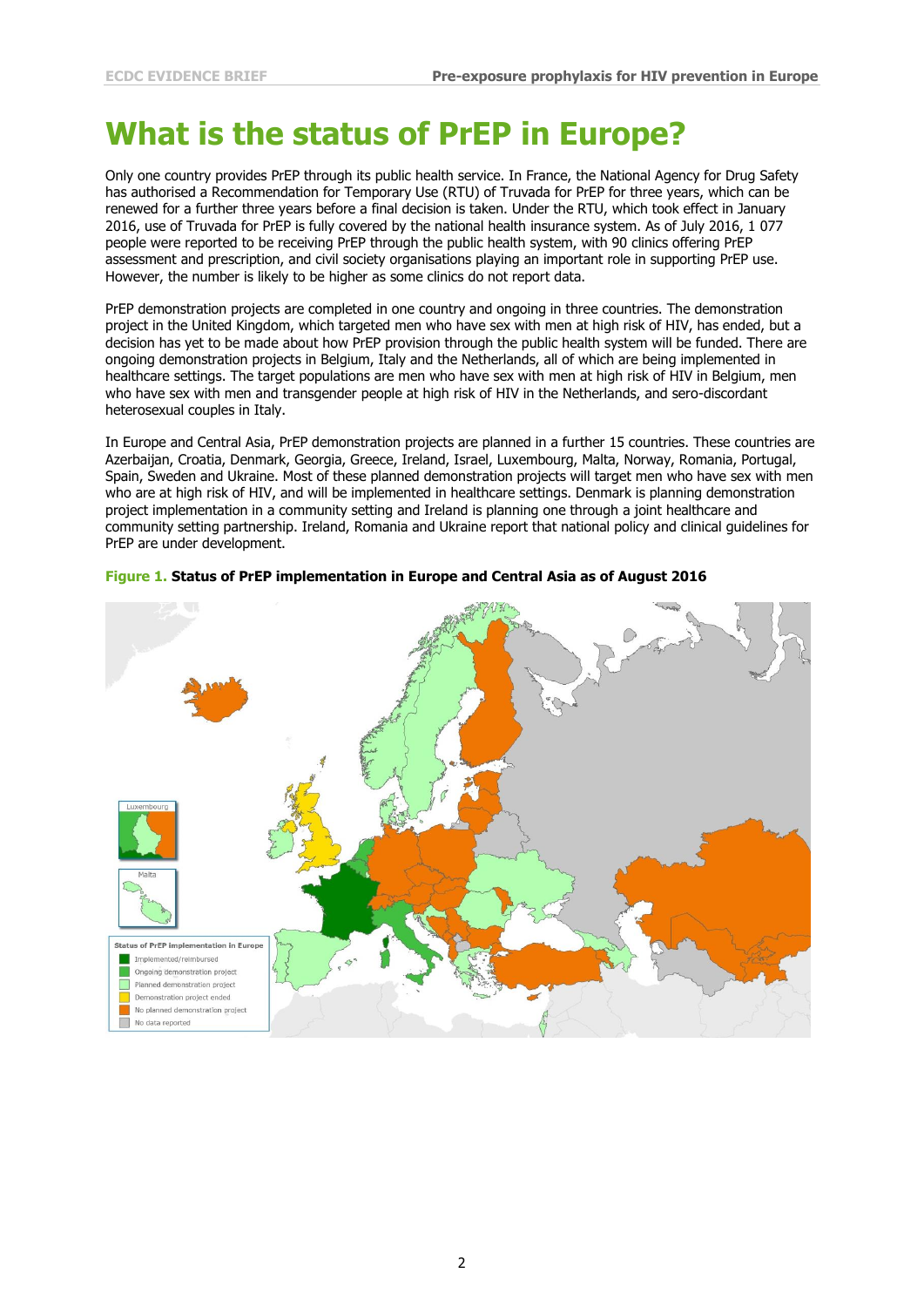**Relatively few countries have initiatives to educate stakeholders about the use of PrEP for HIV prevention.** Most of these countries (Table 1) are implementing or planning demonstration projects. A number of additional countries report that initiatives to educate different stakeholders are planned.

|  | Table 1. Countries reporting that initiatives are underway to educate stakeholders about PrEP |
|--|-----------------------------------------------------------------------------------------------|
|--|-----------------------------------------------------------------------------------------------|

| <b>Stakeholder</b>          | <b>Number of countries</b> |
|-----------------------------|----------------------------|
| Policymakers                | 8                          |
| <b>Health ministries</b>    |                            |
| Physicians                  | 8                          |
| Public health professionals | 8                          |
| HIV prevention programmes   | q                          |
| Potential PrFP users        | 8                          |

**There is little data on off-licence use of PrEP.** Most countries (37) report that they have no survey-based information on off-licence use of antiretroviral medication for PrEP. In Italy, a survey of 1 405 people living with HIV performed at 32 HIV centres in early 2014, found that 1% had shared their treatment with friends or partners as PrEP, and 9% reported PrEP use in their immediate circle. In Switzerland, the 2014 GaySurvey found that 1.5% of surveyed men who have sex with men reported having used PrEP; of these, the majority had been prescribed PrEP off-licence by their doctor and none reported having bought it on the internet.

But there is anecdotal evidence that people at high risk of HIV infection are being prescribed Truvada for PrEP or are purchasing it online. Ten countries – Austria, Belgium, Croatia, the Czech Republic, Germany, Ireland, Malta, the Netherlands, Romania and the United Kingdom – reported that there is anecdotal information about online purchase or doctors prescribing Truvada for PrEP, or individuals seeking post-exposure prophylaxis (PEP) but using the medicines for PrEP. This information is consistent with the findings of a recent survey about PrEP use among men who have sex with men, and a survey of informal PrEP use conducted in France in 2014 [8] among users of the services of the community organisation AIDES. This found that 4.6% of 2 668 people reported informal PrEP use, of whom 74% were men who have sex with men.

**There are some concerns about informal use of PrEP**. Concerns highlighted by countries include how to promote adherence and provide follow-up care, as well as how to ensure that people are purchasing genuine drugs and reduce the risks associated with stock outs of drugs. The United Kingdom has developed advice on clinical monitoring and PROUD clinics are providing clinical support to individuals who are buying PrEP online.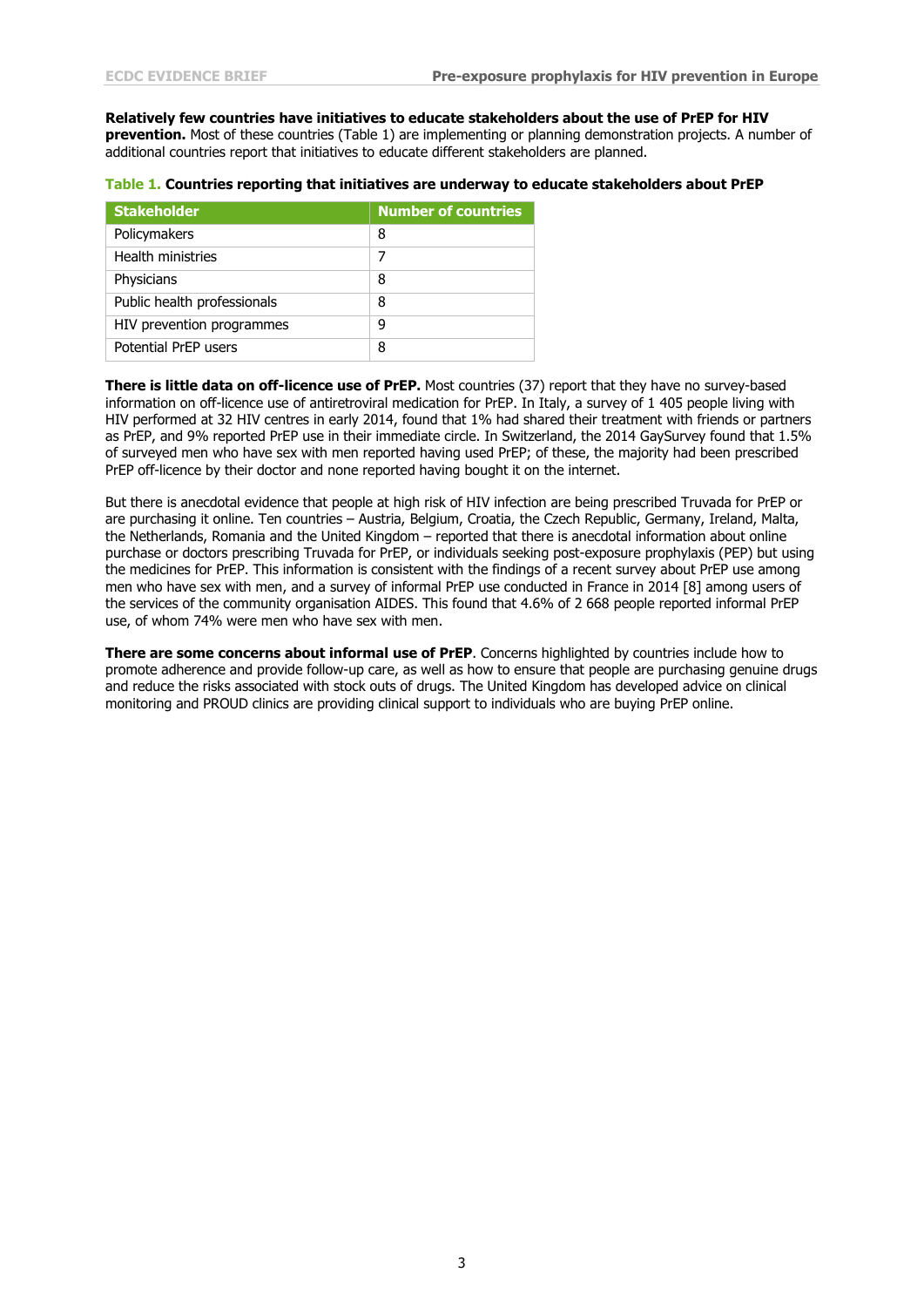### **PrEP use among men who have sex with men in Europe**

In April 2016, ECDC collaborated with the Hornet Gay Social Network on a rapid survey of a non-representative sample of men who have sex with men in Europe about PrEP use. The objective was to collect information about current use of PrEP and intentions to use PrEP in future.

Over three days, 8 543 people responded to the survey (Figure 2); the high proportions of responses from France, the United Kingdom and Russia to some extent, reflect the reach of Hornet in these countries. Among the 8 048 respondents who did not report being HIV positive, 793 or 10% reported that they are currently taking PrEP.





Data source: Hornet [\(https://hornetapp.com/\)](https://hornetapp.com/)

Those currently taking PrEP obtain it from a range of sources (Figure 3). Most respondents from France had acquired PrEP through their doctor. Among those outside France who are currently taking PrEP, the main source was the Internet, followed by a doctor's prescription or a research study. Of those taking PrEP, 69% said their healthcare provider was aware of this. Approximately one in four of those not currently on PrEP agreed with the statement that they were likely to use PrEP in the next six months (Figure 4). It is important to note that, as the survey was based on a convenience sample, the results cannot be generalised.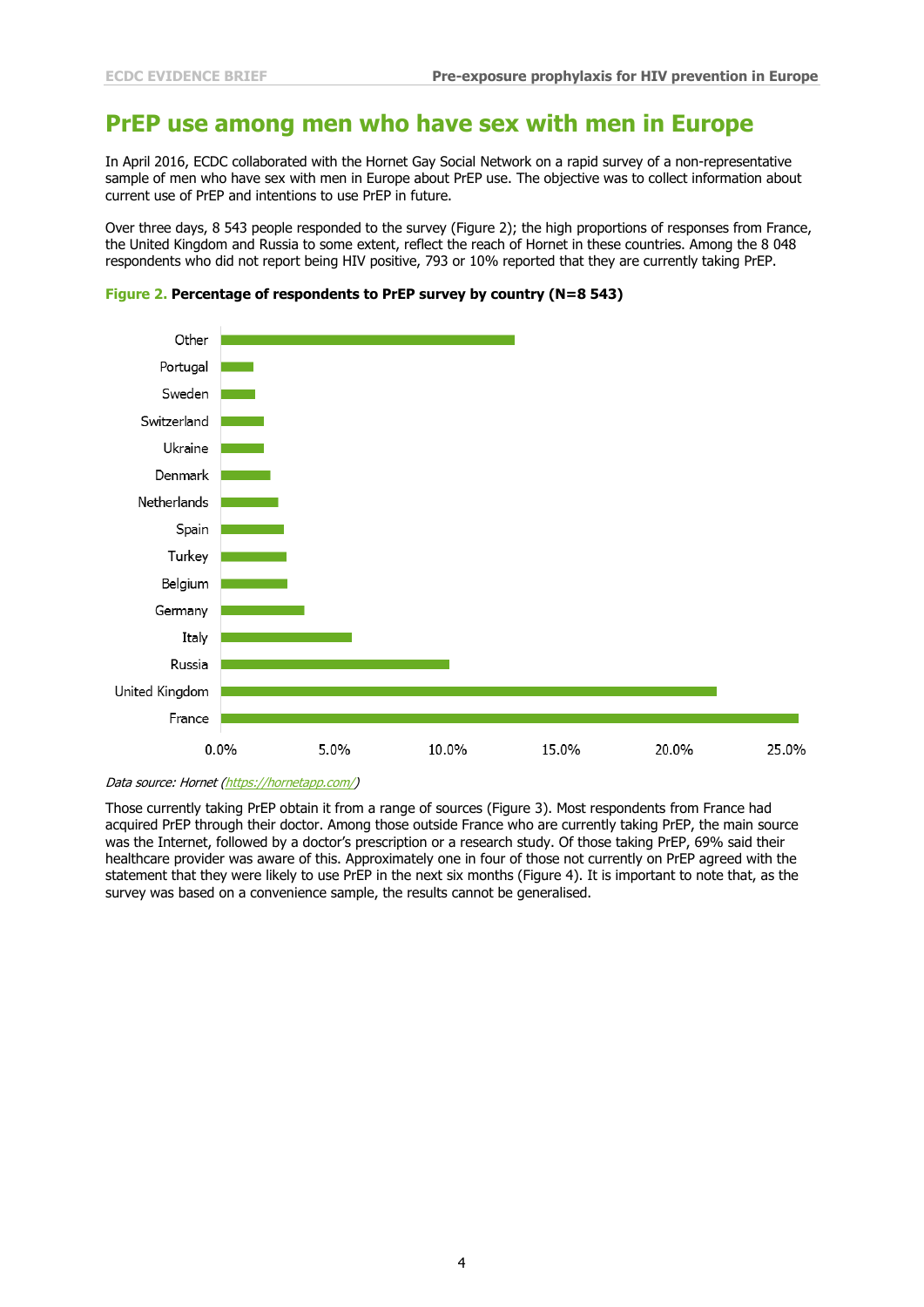

### **Figure 3. Where do men who have sex with men acquire PrEP? (N=529)**



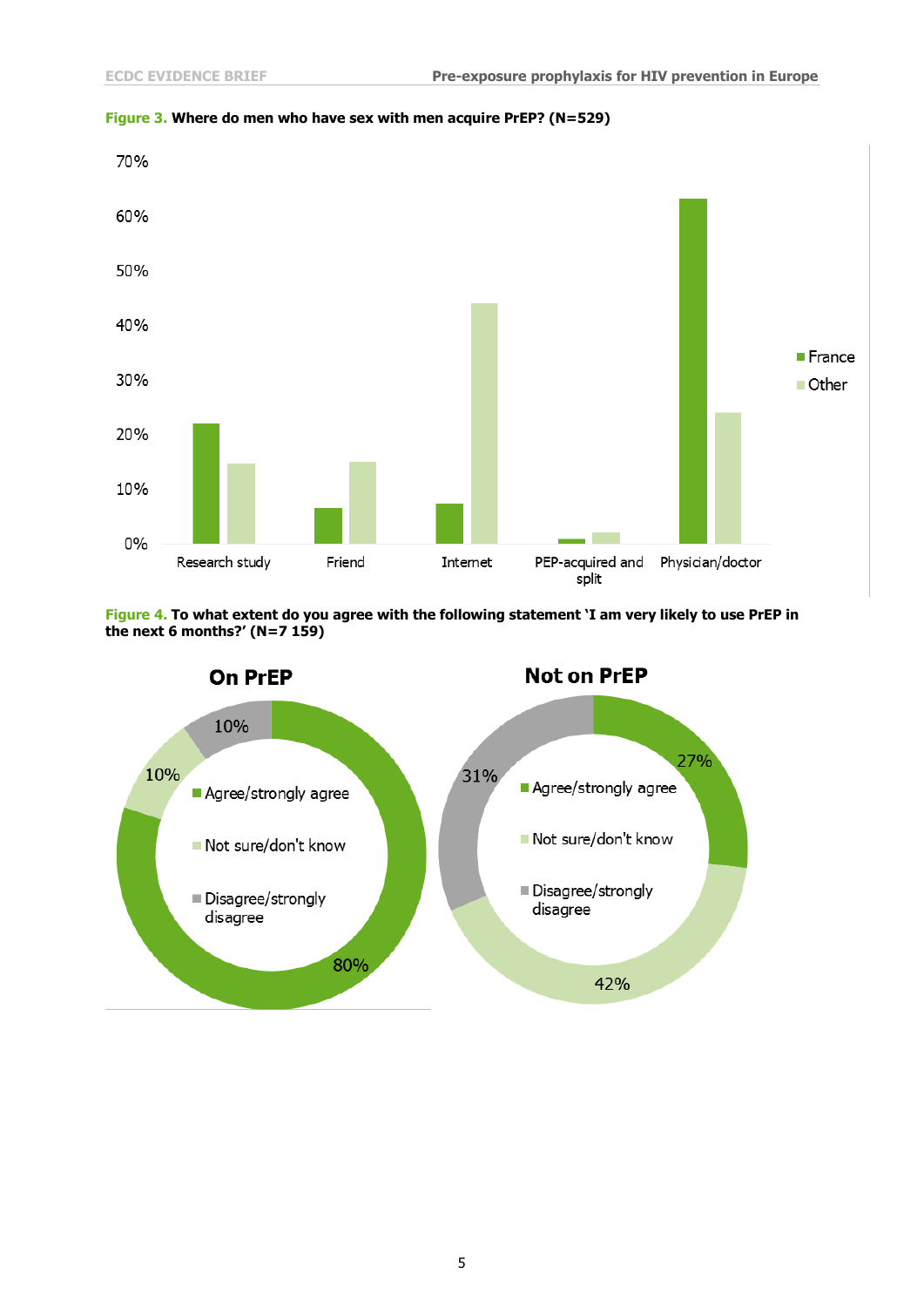# **What are the main barriers to PrEP implementation in Europe?**

**Cost of drugs, cost of service delivery and feasibility are the main obstacles to PrEP implementation**.

Thirty-one countries identified the cost of drugs as an issue preventing or limiting PrEP implementation, and 24 of these countries rated the issue of high importance. In addition, 23 countries identified the cost of service delivery as an issue of high or medium importance, and 19 countries identified feasibility as an issue of high or medium importance. Countries also have concerns about the impact of PrEP on transmission of other sexually-transmitted infections, on condom use, eligibility criteria, adherence and compliance (Figure 5).

#### **Figure 5. Issues preventing or limiting PrEP implementation in Europe**



# **What needs to be done?**

There is a clear need to improve the effectiveness of HIV prevention for key populations in the region, in particular for men who have sex with men, transgender people and others at high risk of sexually-acquired HIV infection. Men who have sex with men are the only population in the EU/EEA where the number of new HIV infections continues to increase and, in 2014, sex between men accounted for 42% of all newly-diagnosed cases of HIV [9]. The use of PrEP as an additional prevention option within a combination prevention approach would provide an opportunity to reduce transmission of the virus, and could reverse the increase in new infections among this and other populations who are most at risk.

Although many countries in Europe are starting to consider PrEP as an additional prevention option, some do not currently have any plans for PrEP. This may change following the recommendation from the European Medicines Agency [7] and approval by the European Commission, but a recent ECDC expert meeting on considerations for PrEP implementation in Europe [10], and data reported to ECDC by countries for Dublin Declaration monitoring, suggest that there are a number of obstacles other than licensing that may limit PrEP implementation in the region.

#### **Options for action include:**

- Developing better data on the populations and the number of people who could benefit from PrEP and establish clear eligibility criteria to maximise feasibility and public health benefit.
- Evaluating demonstration projects and implementation to identify optimal options for service delivery in a range of health system settings in Europe.
- Sharing experience and effective approaches to planning and implementation of PrEP and to address the main barriers to PrEP implementation.
- Strengthening monitoring of formal and informal PrEP use.
- Strengthening monitoring of PrEP impact on new HIV and STI infections.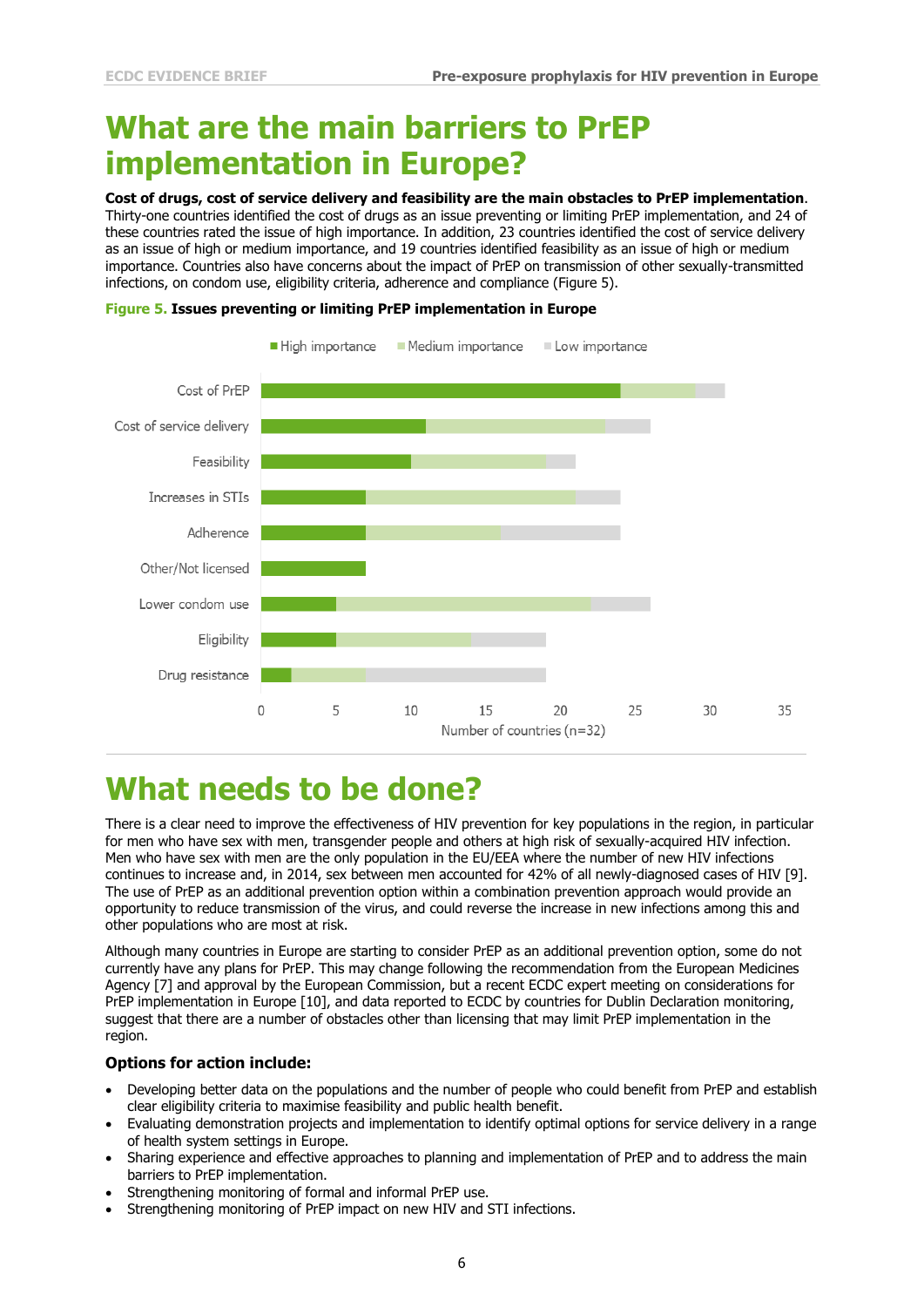### **References**

- 1. Grant RM, Lama JR, Anderson PL, McMahan V, Liu AY, Vargas L, et al. Preexposure chemoprophylaxis for HIV prevention in men who have sex with men. N Engl J Med. 2010;363(27):2587-99.
- 2. Baeten JM, Donnell D, Ndase P, Mugo NR, Campbell JD, Wangisi J, et al. Antiretroviral prophylaxis for HIV prevention in heterosexual men and women. N Engl J Med. 2012;367(5):399-410.
- 3. McCormack S, Dunn DT, Desai M, Dolling DI, Gafos M, Gilson R, et al. Pre-exposure prophylaxis to prevent the acquisition of HIV-1 infection (PROUD): effectiveness results from the pilot phase of a pragmatic open-label randomised trial. Lancet. 2016;387(10013):53-60.
- 4. Molina JM, Capitant C, Spire B, Pialoux G, Cotte L, Charreau I, et al. On-Demand Preexposure Prophylaxis in Men at High Risk for HIV-1 Infection. N Engl J Med. 2015;373(23):2237-46.
- 5. World Health Organisation. Guideline on When to Start Antiretroviral Therapy and on Pre-Exposure Prophylaxis for HIV. Geneva: World Health Organization, 2015.
- 6. European AIDS Clinical Society. European Guidelines for Treatment of HIV-positive adults in Europe Version 8. 2015. [http://www.eacsociety.org/files/guidelines\\_8\\_0-english\\_web.pdf](http://www.eacsociety.org/files/guidelines_8_0-english_web.pdf)
- 7. European Medicines Agency. First medicine for HIV pre-exposure prophylaxis recommended for approval in the EU. EMA/CHMP/496941/2016. [http://www.ema.europa.eu/docs/en\\_GB/document\\_library/Press\\_release/2016/07/WC500210885.pdf](http://www.ema.europa.eu/docs/en_GB/document_library/Press_release/2016/07/WC500210885.pdf)
- 8. Rojas Castro D, Quatremere G, Sagaon-Teyssier L, le Gall J-M, Preau M, Suzan-Monti M, et al. Informal preexposure prophylaxis use in France: Results from the Flash PrEP survey 2014. HIV Medicine, August 2016.
- 9. European Centre for Disease Prevention and Control, WHO Regional Office for Europe. HIV/AIDS surveillance in Europe 2014. Stockholm: ECDC; 2015.
- 10. Noori T, Pharris A. Meeting report: Pre-exposure Human Immunodeficiency Virus Prophylaxis in the EU/EEA: Challenges and Opportunities, Stockholm April 2016. Euro Surveill. 2016;21(25).